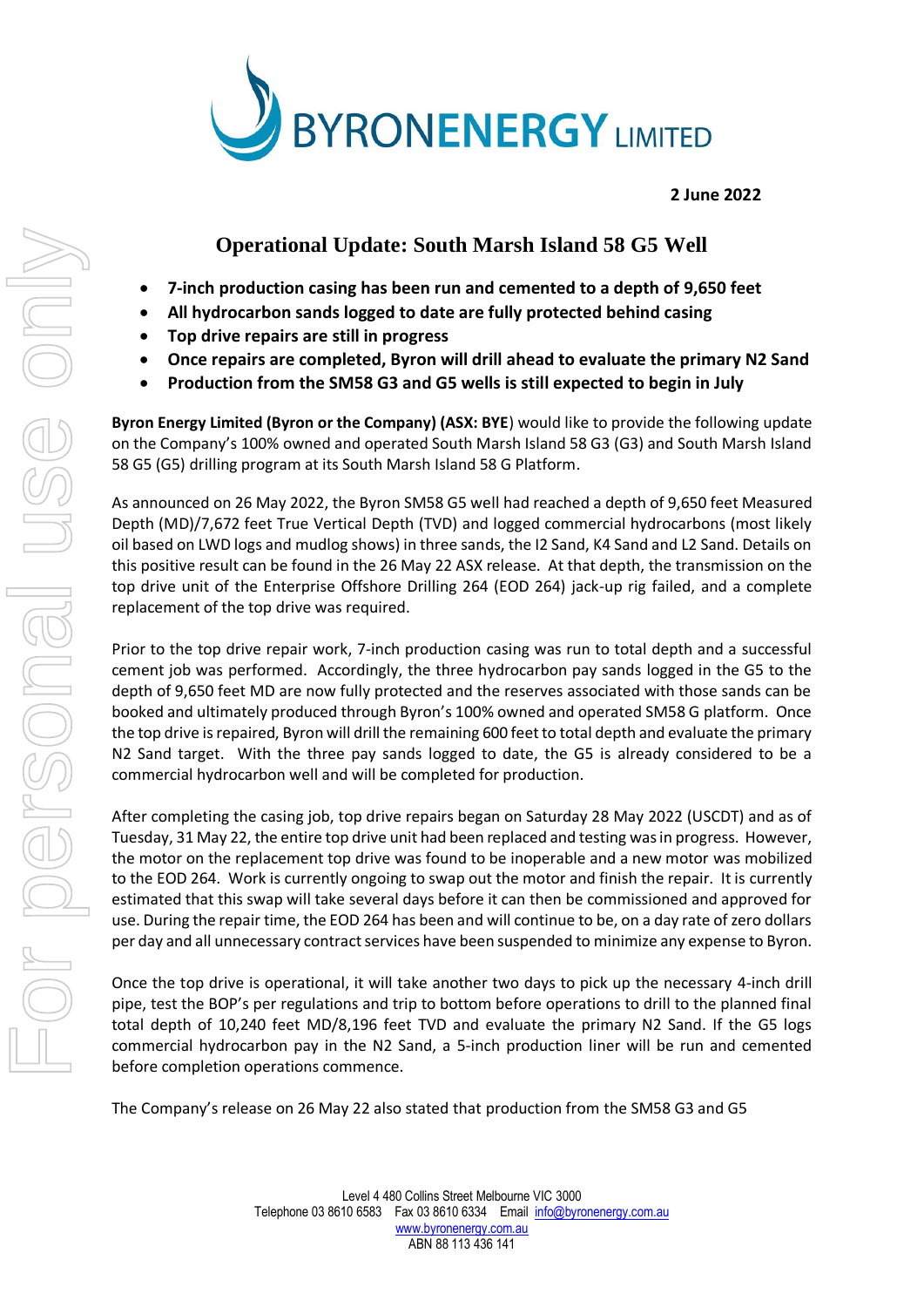wells is expected begin in July and that has not changed. More information on the success of the SM58 G3 well can be found in Byron's ASX release dated 16 May 2022.

The mechanical failures the EOD 264 has experienced while drilling the G5 are not unusual in the current drilling environment. The fleet of available rigs in the Gulf of Mexico is small in number and much of the equipment is dated. Although these rigs are well maintained, equipment failures are one of the major risks of any drilling operation. Prior to mobilizing the EOD 264, Byron's team of supervisors and contractors spent nearly 14 days on the EOD 264 thoroughly checking and testing all components of the rig including the top drive which showed no signs of a pending failure. The team was satisfied with the condition of the rig and until the top drive failure, Byron had experienced only a few hours of rig related downtime. Top drives are complex pieces of machinery and are essential to rotating and moving drill pipe so drilling can take place.

In the current price environment, the financial overruns due to mechanical failure are immaterial with regard to the scope of the project and are easily overcome with good well results such as those of the G3 & G5 to date. Byron has full confidence in Enterprise to overcome the current mechanical problems and successfully complete the two well program in due course.

Additional information on the SM58 G5 will be released as operations progress.

### **Maynard Smith, Byron's CEO had this to say about the SM58 G5 well:**

*"Given the top drive situation we are very pleased that we were able to run and cement casing to bottom and preserve the hydrocarbon pay we logged to date. We continue to map and evaluate the first three pay sands in the G5 and I am very pleased and excited about the results, especially the L2 Sand. Combined with the results of the G3 well, Byron's daily production will experience a very positive uplift when the G3 and G5 are brought into production. As a final comment it is important for the market to understand that there are only a small number of rigs available in the GOM and although these rigs are well maintained, the drilling fleet is dated due to a lack of investment over the last decade. Our choice is to either to use one of these older rigs or not drill at all. Given the quality of our prospects and the current energy price environment, this is a very simple economic decision to make."*

Authorised by: The Board of Directors

| South Marsh Island 58 - Ownership |                                                                                                           |         | Working Interest   Net Revenue Interest |
|-----------------------------------|-----------------------------------------------------------------------------------------------------------|---------|-----------------------------------------|
| Byron Energy Inc. (Operator)      | * Surface to -13,639 subsea TVD                                                                           | 100.00% | 83.33%                                  |
| Byron Energy Inc.                 | Below -13,639 subsea TVD                                                                                  | 50.00%  | 41.67%                                  |
| Byron Energy Inc.                 | ** All production from the SM58 E1<br>wellbore in the S1/2 SE 1/4 of the<br>SE1/4 to a depth of 7,490 TVD | 53.00%  | 44.16%                                  |

\* SM58 G1, G2 and Future G Platform Wells

\*\* SM58 E1 Well

**\*\*\*\*\*\*\*\*\*\*\*\*\*\*\*\*\*\*\*\*\*\*\*\*\*\*\*\*\*\*\*\*\*\*\*\*\*\*\*\*\*\*\*\*\*\*\*\*\*\*\*\*\*\*\*\*\*\*\*\*\*\*\*\*\*\*\*\*\*\*\*\*\*\*\*\*\*\*\*\*\*\***

#### **For Further Information Contact:**

| Maynard Smith           | Peter Love                |
|-------------------------|---------------------------|
| Chief Executive Officer | <b>Investor Relations</b> |
| +61 3 8610 6583         | +61 7 3121 5674           |
|                         |                           |